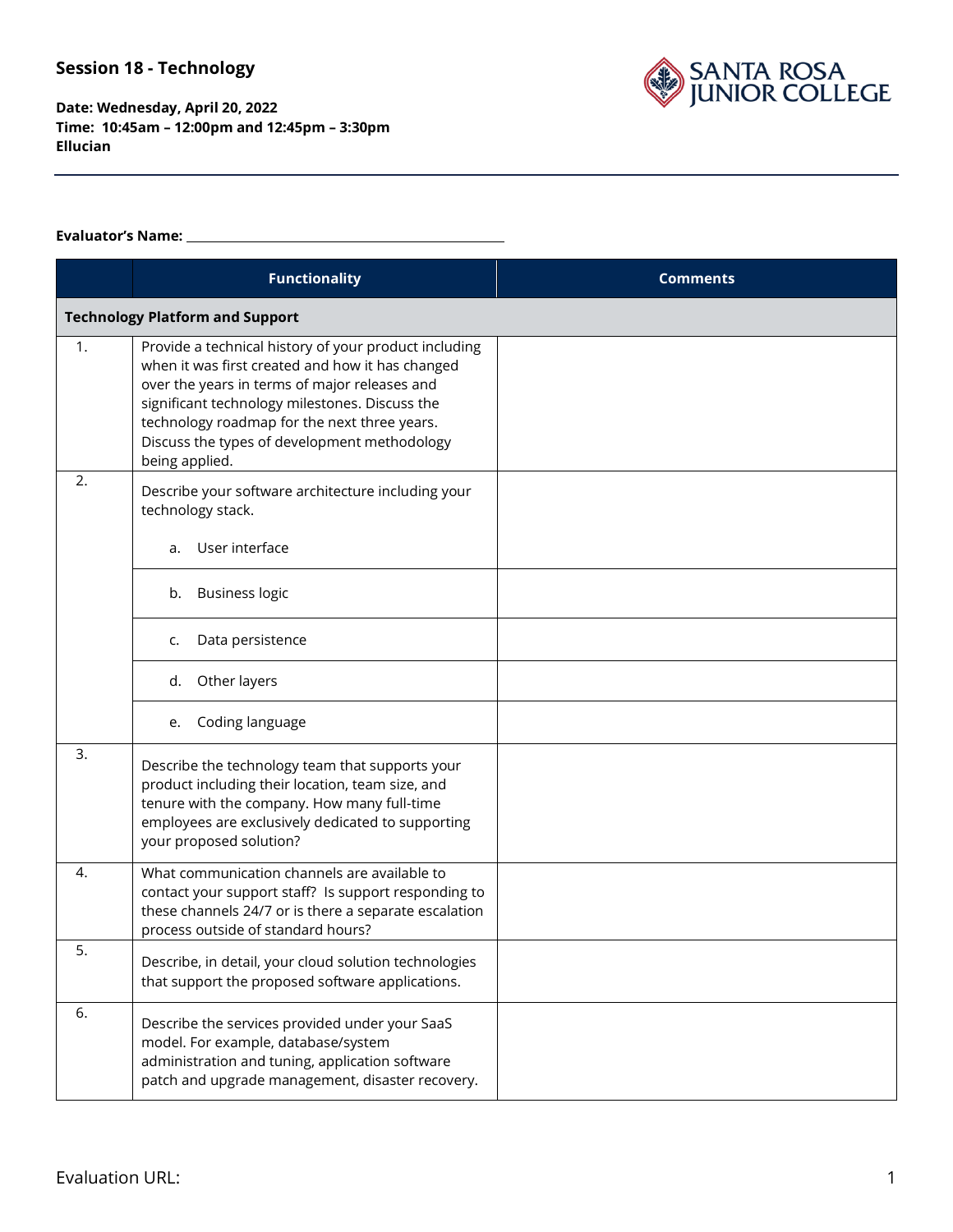# SANTA ROSA<br>JUNIOR COLLEGE

|     | <b>Functionality</b>                                                                                                                                                                                                                                                                         | <b>Comments</b> |
|-----|----------------------------------------------------------------------------------------------------------------------------------------------------------------------------------------------------------------------------------------------------------------------------------------------|-----------------|
| 7.  | What is the update schedule for your product? Are<br>updates required at the time of release? If not, how<br>long do we have before becoming non-compliant?<br>What notice is given for updates?                                                                                             |                 |
| 8.  | Demonstrate the update procedure and if feasible,<br>demonstrate the ability of the system to roll back<br>from a failed or bad update.                                                                                                                                                      |                 |
| 9.  | Demonstrate any dev/test environments available<br>for non-production testing. How can the dev/test<br>environment replicate updated production data<br>(automatically on a schedule or manually)? Can<br>product updates be tested before going into<br>production?                         |                 |
| 10. | Describe the technical environment as it relates to<br>production, testing, and sandboxes. How many of<br>each are customers allowed? How often are they<br>refreshed and/or backed up? Does the customer<br>have control over the frequency?                                                |                 |
| 11. | Provide detail on the technical support needs for<br>your system that are not provided under the SaaS or<br>managed services contracted support services.                                                                                                                                    |                 |
| 12. | What kind of technical training is available and how<br>often is it offered? What technical and functional<br>user documentation is available and how is it<br>accessed? Demonstrate how an end user may be<br>able to access technical documents, how-to's, KB<br>articles, or user groups. |                 |
| 13. | Describe the types of technical skills that<br>Campbellsville staff will need in order to deal with<br>primary support issues for your solution.                                                                                                                                             |                 |
| 14. | Describe how remote vendor support is provided<br>and the necessary infrastructure (VPN, Go-To-<br>Meeting, etc.).                                                                                                                                                                           |                 |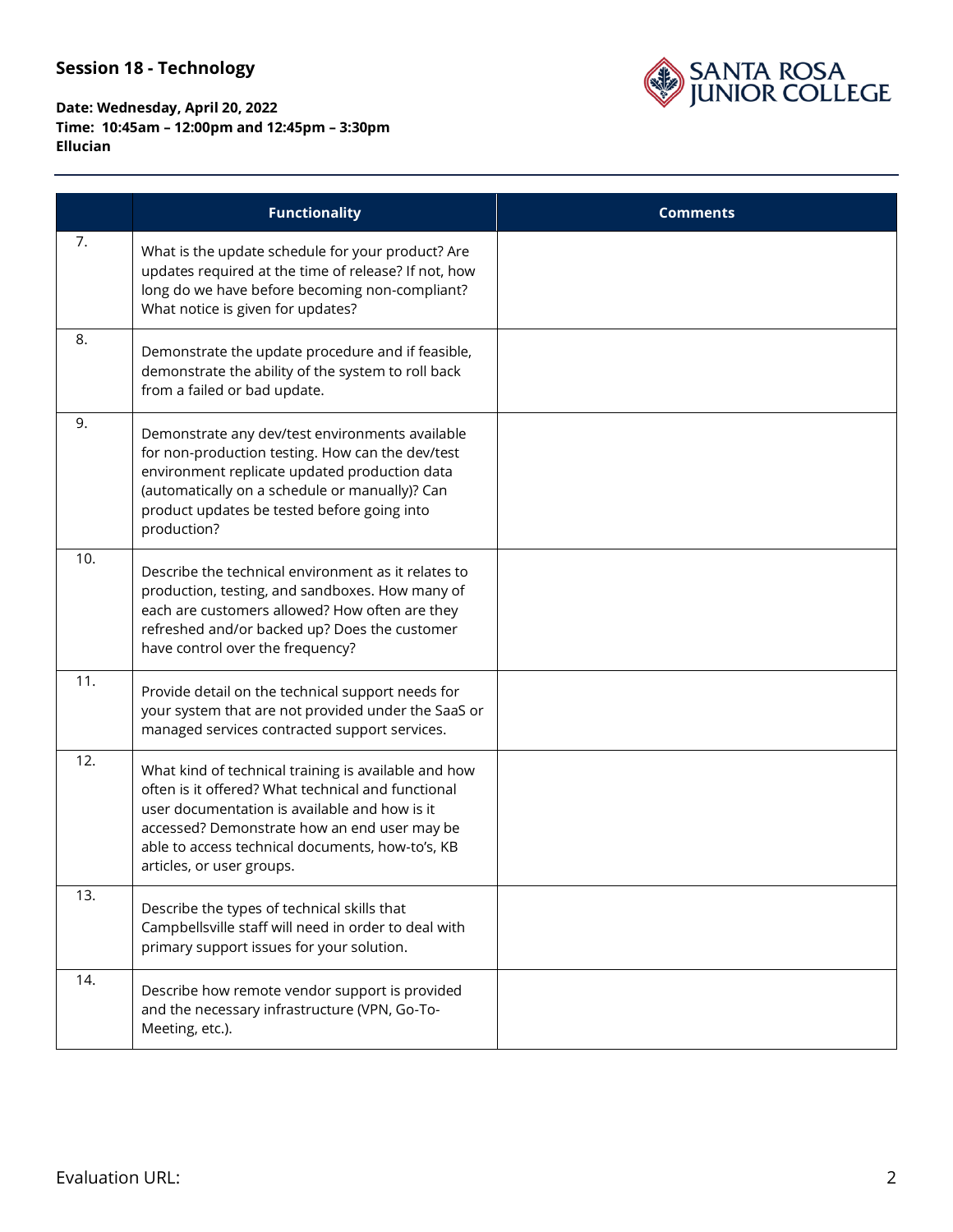# SANTA ROSA<br>JUNIOR COLLEGE

|     | <b>Functionality</b>                                                                                                                                                                                                                                                                                                             | <b>Comments</b> |
|-----|----------------------------------------------------------------------------------------------------------------------------------------------------------------------------------------------------------------------------------------------------------------------------------------------------------------------------------|-----------------|
| 15. | What is the escalation process for support tickets?<br>Demonstrate how an end user, power user, and<br>programmer would each be able to request technical<br>support. Demonstrate how a change request would<br>be submitted, tracked, reported, and searched.                                                                   |                 |
| 16. | What types of changes and modifications can<br>Campbellsville University staff do to the SaaS or<br>cloud solution?                                                                                                                                                                                                              |                 |
| 17. | How are emergency (regulatory, security) upgrades,<br>patches, and enhancements managed with your<br>SaaS or cloud offering?                                                                                                                                                                                                     |                 |
| 18. | For your cloud and/or SaaS offering, how do you<br>monitor and report breach issues? Explain the<br>liabilities should a breach occur. Is there any<br>insurance that is offered that covers any data breach<br>occurrence? Demonstrate your solution's ability to<br>insulate Campbellsville University from breach<br>fallout. |                 |
| 19. | Describe the licensing scheme for production, test,<br>development, and disaster recovery site instance of<br>the system.                                                                                                                                                                                                        |                 |
| 20. | Besides a web browser, does your product require<br>client-side software? Demonstrate your product on a<br>modern web browser such as Google Chrome,<br>Mozilla Firefox, Microsoft Edge, or Apple Safari, etc.<br>Explain any limitations or anomalies with any specific<br>browser or client.                                   |                 |
|     | System Performance Measurement, Monitoring, and Alerting                                                                                                                                                                                                                                                                         |                 |
| 21. | Demonstrate the measurement and monitoring<br>tools provided by your system for use by<br>Campbellsville University staff to troubleshoot the<br>performance and functionality of the proposed<br>system. Include information about your SaaS or<br>cloud solution if applicable.                                                |                 |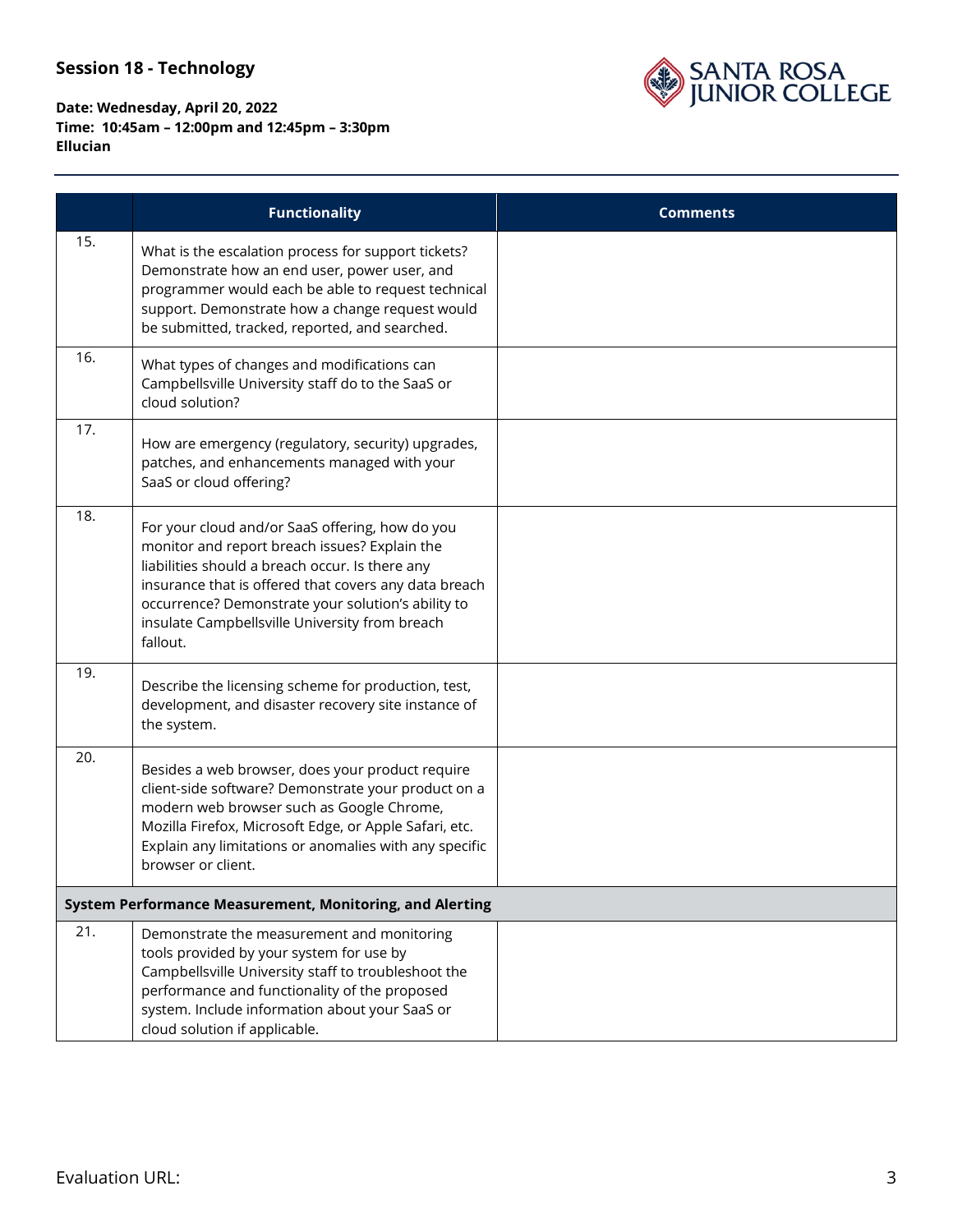

|     | <b>Functionality</b>                                                                                                                                                                                                                                                                                                                                 | <b>Comments</b> |
|-----|------------------------------------------------------------------------------------------------------------------------------------------------------------------------------------------------------------------------------------------------------------------------------------------------------------------------------------------------------|-----------------|
| 22. | Campbellsville University uses products to monitor<br>network, server, and system/application<br>performance and status and to provide alerting to<br>Campbellsville University staff when problems occur.<br>Describe how your system can be monitored using<br>such tools. Include information about your SaaS or<br>cloud solution if applicable. |                 |
| 23. | What tools are available for database monitoring and<br>tuning? Are these tools available to the<br>Campbellsville University staff or only used by the<br>vendor's support teams?                                                                                                                                                                   |                 |
| 24. | Do monitoring/audit tools have the ability to alert on<br>suspicious activity such as high numbers of failed<br>logins or source address (foreign country)?                                                                                                                                                                                          |                 |
| 25. | Describe the disaster recovery strategy for the SaaS<br>datacenter environment, if applicable. What is the<br>estimated downtime, if any, until services are<br>restored? What alerting options are available when<br>outages or degradation of services occurs?                                                                                     |                 |
| 26. | In the event of process or data issues in a specific<br>functional area, how is selective data recovery<br>handled?                                                                                                                                                                                                                                  |                 |
| 27. | If you offer a SaaS or cloud solution, please describe<br>in technical detail the most recent two outages that<br>resulted in unplanned downtime of more than 15<br>minutes for any of your customers.                                                                                                                                               |                 |
| 28. | For a SaaS solution, if a user were to accidentally<br>delete important data, what would be the process to<br>restore the data? How do we request the data<br>restoration? How long would it take to perform the<br>restoration?                                                                                                                     |                 |
| 29. | Describe the typical scope of the Information<br>Technology ERP support team post implementation.                                                                                                                                                                                                                                                    |                 |
| 30. | What external audits (e.g. SAS-70/SSAE 16) have been<br>completed to ensure business continuity and<br>security meet industry standards?                                                                                                                                                                                                             |                 |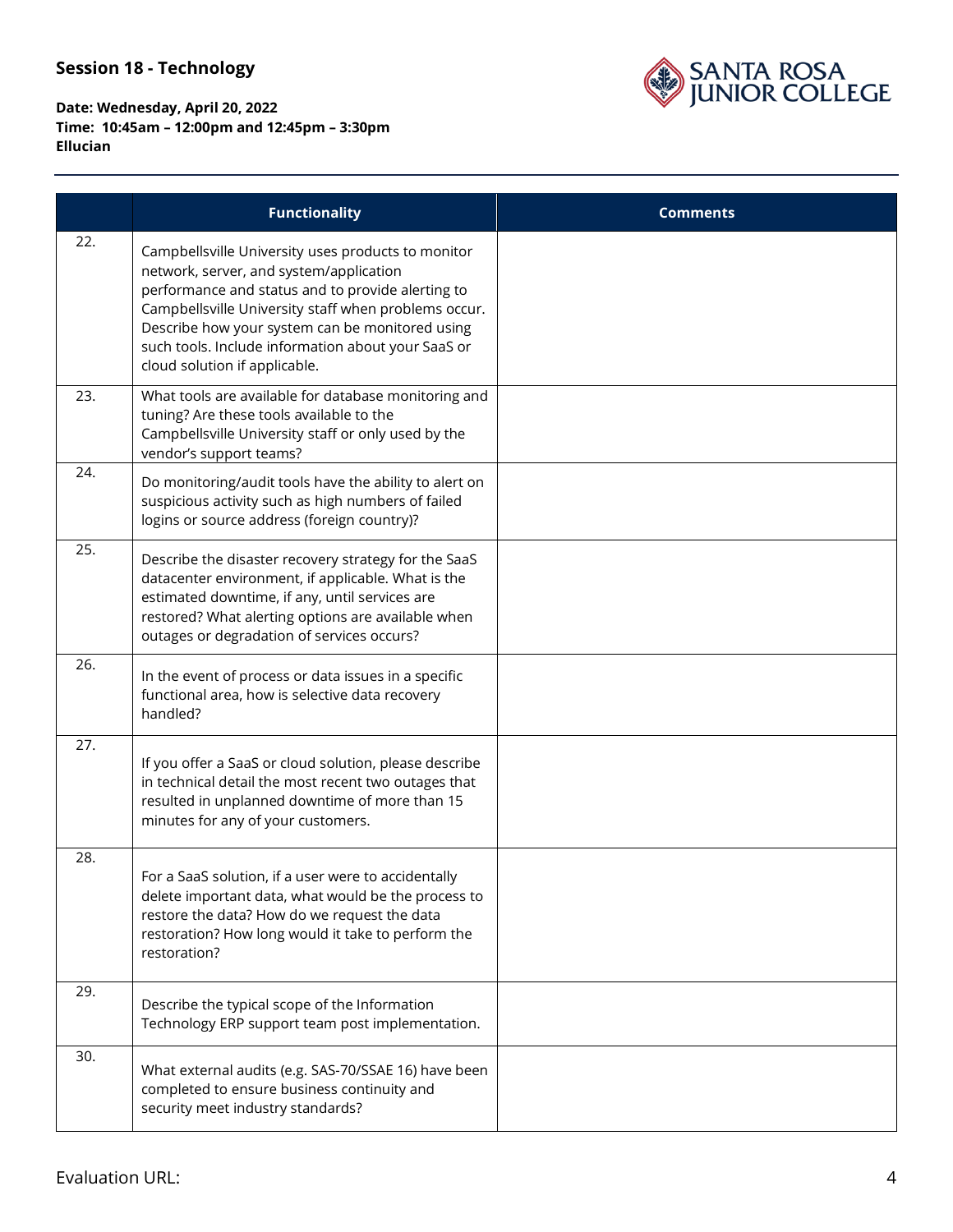

|     | <b>Functionality</b>                                                                                                                                                                                                                                                | <b>Comments</b> |
|-----|---------------------------------------------------------------------------------------------------------------------------------------------------------------------------------------------------------------------------------------------------------------------|-----------------|
|     | <b>System Administration and Security</b>                                                                                                                                                                                                                           |                 |
| 31. | Provide a technical overview or demo of the<br>following items:                                                                                                                                                                                                     |                 |
|     | Typical system administration<br>a.                                                                                                                                                                                                                                 |                 |
|     | Typical operations<br>b.                                                                                                                                                                                                                                            |                 |
| 32. | Describe how end users are affected during updates,<br>reconfigurations, and modifications to a system in<br>production.                                                                                                                                            |                 |
| 33. | Describe your solution's logging and auditing<br>capabilities including logging level granularity and<br>what third-party systems can read the logs.                                                                                                                |                 |
| 34. | How granular is the security access to logs? Can<br>access be delegated to non-admin level accounts at a<br>reduced detail level? Are non-admins able to view<br>change dates/operators for relevant data fields<br>within their department?                        |                 |
| 35. | The RFP asked you to describe how your system<br>integrated with several systems that Campbellsville<br>University uses outside our existing SIS. Select one of<br>those systems and demonstrate how your system<br>integrates with it from a technical standpoint. |                 |
| 36. | Demonstrate the creation and management of user<br>accounts in the system and the assignment of access<br>controls for screens, fields, and other data items.<br>What reports are available to identify and compare<br>users?                                       |                 |
| 37. | Demonstrate the ability to impersonate a user<br>(faculty and student) or gain remote vision/control of<br>user sessions for technical support purposes.                                                                                                            |                 |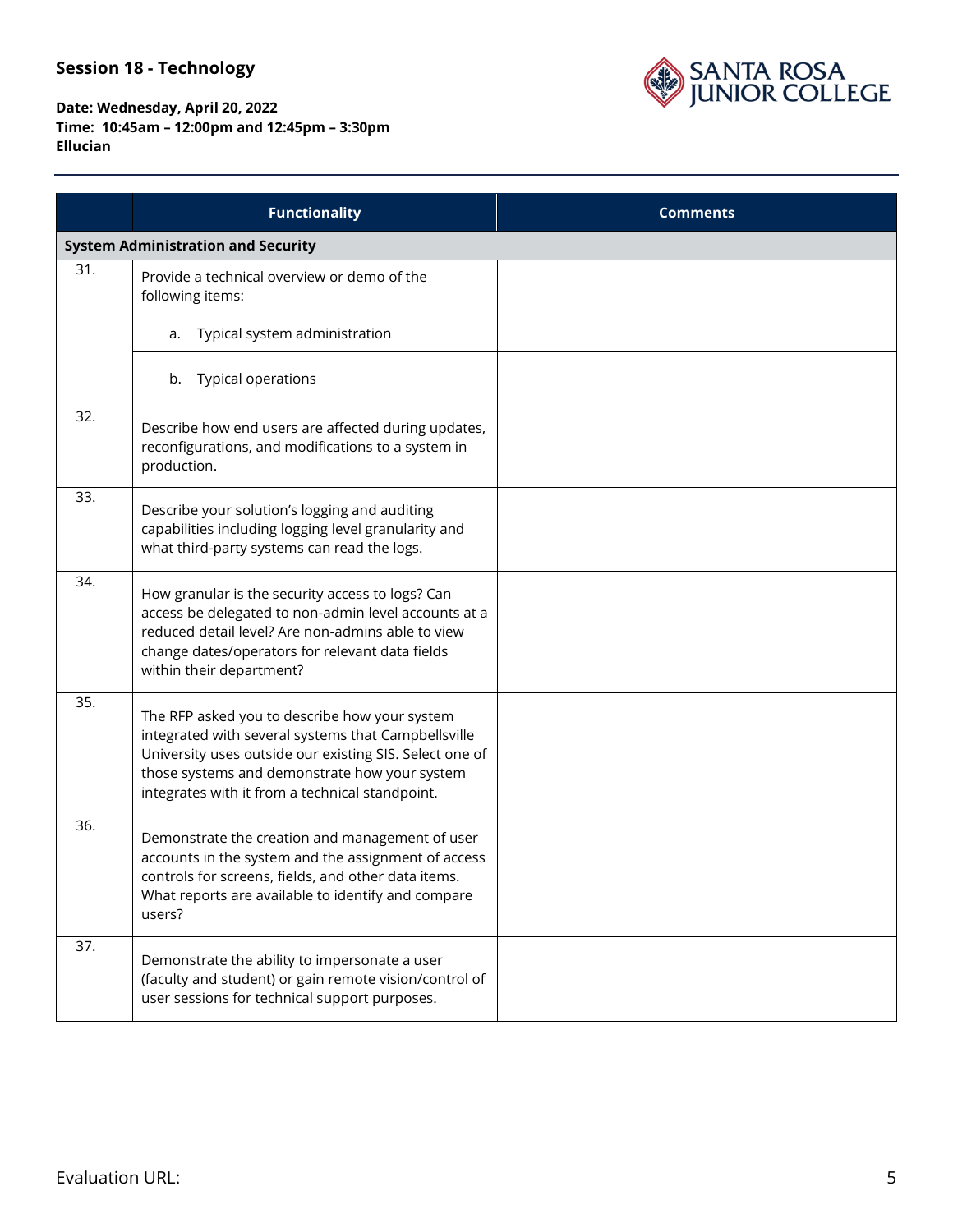

|     | <b>Functionality</b>                                                                                                                                                                                                                                                               | <b>Comments</b> |
|-----|------------------------------------------------------------------------------------------------------------------------------------------------------------------------------------------------------------------------------------------------------------------------------------|-----------------|
| 38. | Demonstrate how your product can be used as the<br>primary data source for automating user account<br>creation/modification/deletion to Active Directory<br>(i.e. when HR or Payroll<br>activates/modifies/deactivates an employee record,<br>it triggers processes to update AD). |                 |
| 39. | Do you have session controls such as password<br>lockout and auto-logout?                                                                                                                                                                                                          |                 |
| 40. | Demonstrate the helpdesk functionalities including<br>role/rights capabilities, submission of tickets,<br>communications during open tickets, access to<br>current and past tickets, etc.                                                                                          |                 |
| 41. | Demonstrate how your solution supports SAML, AD,<br>AUTHN/AUTHZ, multi-factor, and other<br>authentication methods.                                                                                                                                                                |                 |
| 42. | Demonstrate how your solution integrates with<br>existing Single Sign-On (SSO) solutions.                                                                                                                                                                                          |                 |
| 43. | Elaborate on your solution's support for FERPA, PII,<br>GDPR, and other current and emerging data security<br>standards.                                                                                                                                                           |                 |
| 44. | How is data secured/encrypted in transit as well as at<br>rest? Where is data stored (both who's system and<br>geographical location) and what access does<br>Campbellsville University have to the data? Who<br>owns the data?                                                    |                 |
| 45. | Demonstrate how local printing is configured and<br>managed especially as it relates to specialized<br>documents (transcripts) or secure printing (checks)<br>needs.                                                                                                               |                 |
| 46. | Demonstrate the introduction of local or user-<br>defined fields into the system                                                                                                                                                                                                   |                 |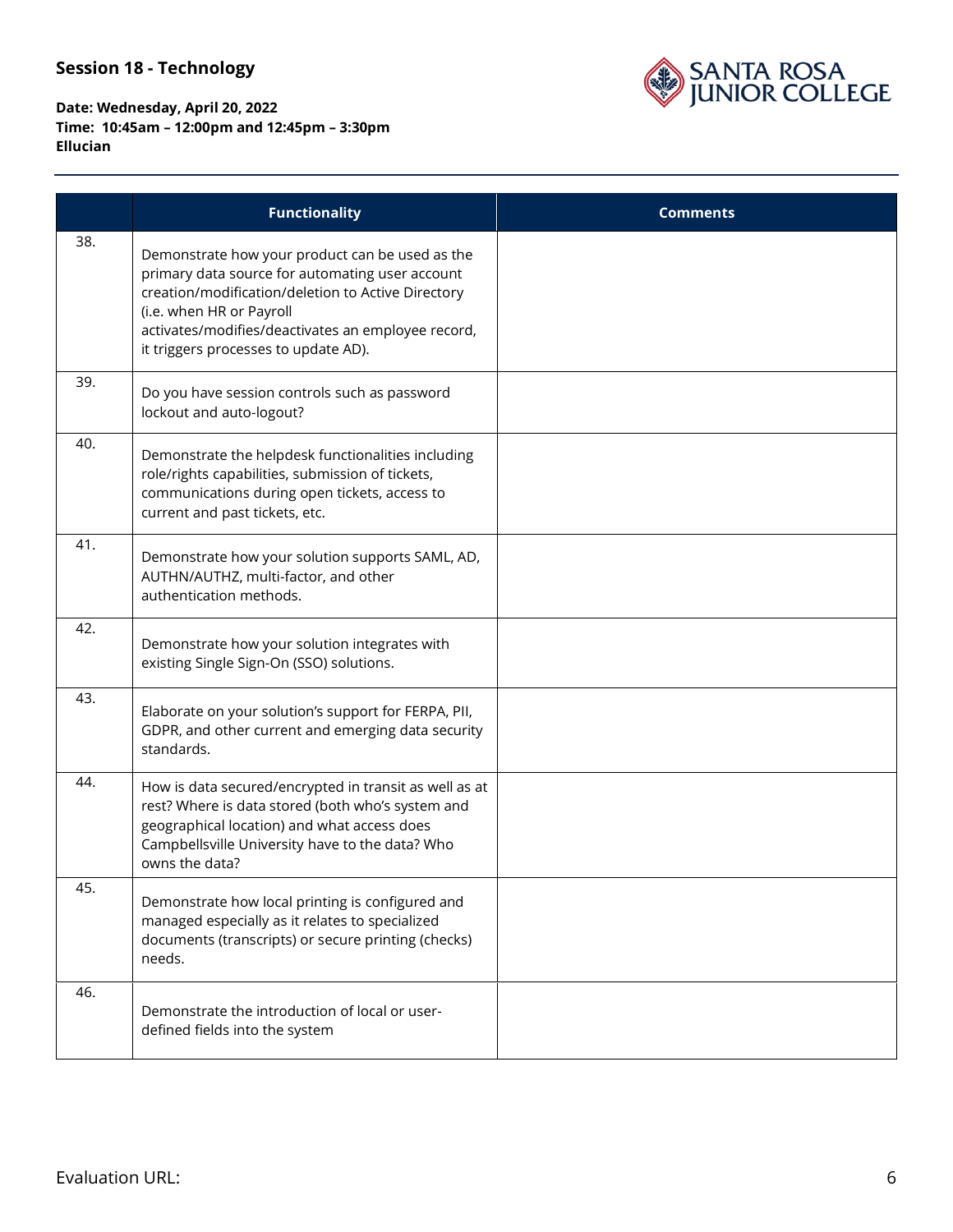

|               | <b>Functionality</b>                                                                                                                                                                          | <b>Comments</b> |
|---------------|-----------------------------------------------------------------------------------------------------------------------------------------------------------------------------------------------|-----------------|
| 47.           | Demonstrate how Campbellsville University staff can<br>extract, import, validate, and map data using native<br>or common SQL tools.                                                           |                 |
| 48.           | What is the average bandwidth consumption per<br>user? What is the recommended increase for<br>internet bandwidth going from an existing on-<br>premise solution to your SaaS/cloud solution? |                 |
| Configuration |                                                                                                                                                                                               |                 |
| 49.           | Demonstrate how the proposed solution can be<br>configured to accommodate local requirements for<br>which the delivered product has no preexisting<br>functionality.                          |                 |
|               | What programming languages can be used<br>a.<br>to interface with your solution?                                                                                                              |                 |
|               | Does your solution include any open source<br>b.<br>software/components?                                                                                                                      |                 |
|               | What development platform is your system<br>C.<br>based on and does it require a proprietary<br>development software suite to access?                                                         |                 |
| 50.           | Demonstrate how controls can be placed on<br>screens/fields in order to enhance data input and<br>validation. Include the following:<br>Address lookup and validation<br>a.                   |                 |
|               | Required/optional fields<br>b.                                                                                                                                                                |                 |
|               | Show subsequent input choices based on<br>c.<br>previous input selections                                                                                                                     |                 |
| 51.           | What technology is used to prevent and identify<br>duplicate entry?                                                                                                                           |                 |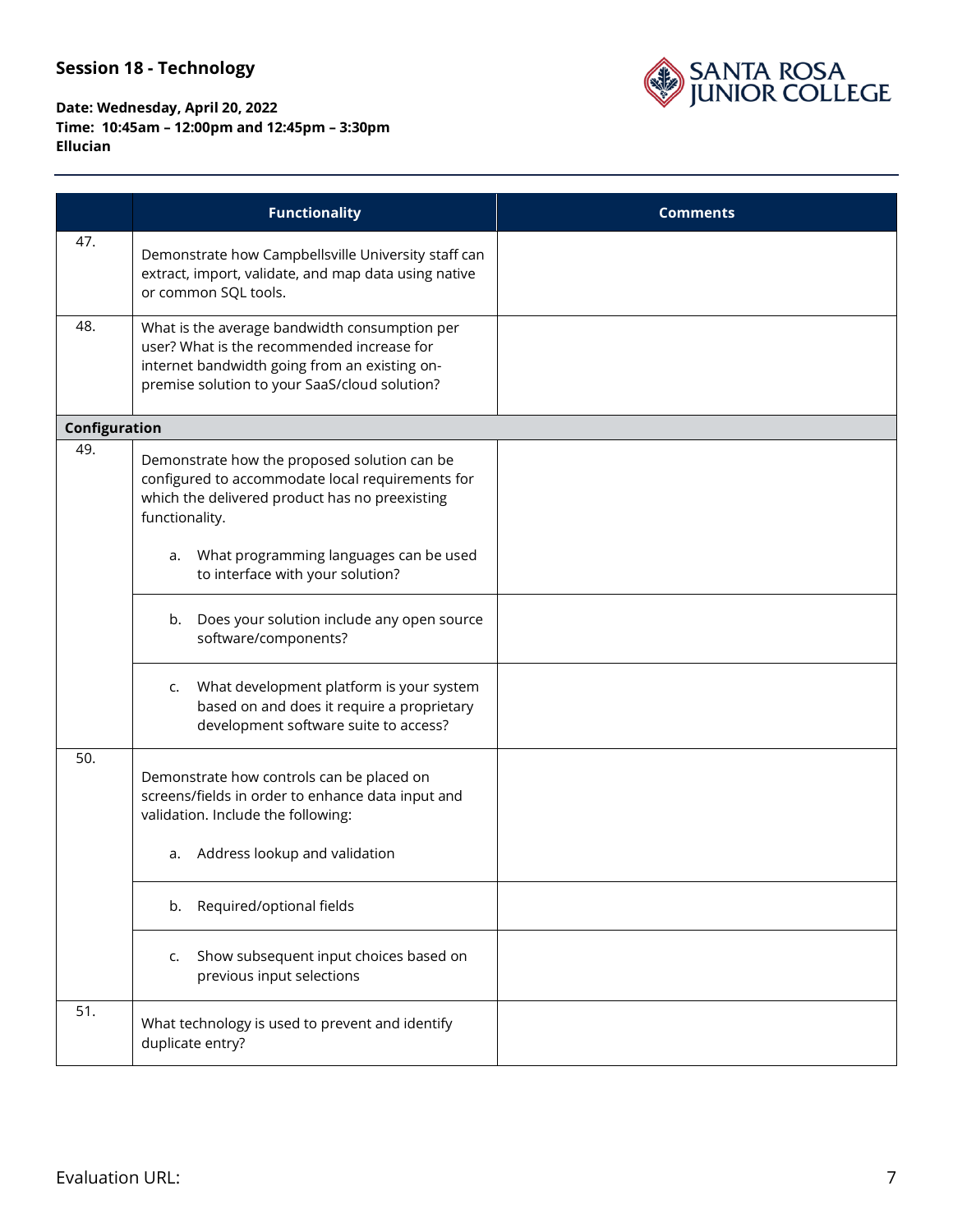## SANTA ROSA<br>JUNIOR COLLEGE

|           | <b>Functionality</b>                                                                                                                                                                                                                                                                                    | <b>Comments</b> |
|-----------|---------------------------------------------------------------------------------------------------------------------------------------------------------------------------------------------------------------------------------------------------------------------------------------------------------|-----------------|
| 52.       | Demonstrate and describe mobile capabilities of the<br>system and detail the deployment framework. What<br>technologies are used and what mobile platforms<br>are supported? What additional end user<br>requirements or limitations exist? Demonstrate your<br>mobile capabilities on iOS and Android. |                 |
| 53.       | Discuss and demonstrate the following tools<br>available to assist with integration between<br>Campbellsville University's other enterprise<br>applications.                                                                                                                                            |                 |
|           | Describe any APIs/web services.<br>a.                                                                                                                                                                                                                                                                   |                 |
|           | What security is attached to the APIs/web<br>b.<br>services?                                                                                                                                                                                                                                            |                 |
|           | What tools are provided for data conversion<br>c.<br>from other systems?                                                                                                                                                                                                                                |                 |
|           | d. Describe any content/data that is NOT<br>accessible via API/web service in both read-<br>only and read-write capacity.                                                                                                                                                                               |                 |
|           | What are the data export capabilities of this<br>e.<br>system for integration with other systems?                                                                                                                                                                                                       |                 |
|           | Do you have API support for multiple<br>f.<br>programming languages such as Python,<br>Java, or .NET?                                                                                                                                                                                                   |                 |
| 54.       | If the API is updated, will it be backwards<br>compatible?                                                                                                                                                                                                                                              |                 |
| Workflows |                                                                                                                                                                                                                                                                                                         |                 |
| 55.       | Discuss and demonstrate the steps required to build<br>and maintain workflows.                                                                                                                                                                                                                          |                 |
| 56.       | Demonstrate the creation of a workflow for changing<br>a student's name.                                                                                                                                                                                                                                |                 |
| 57.       | Demonstrate the modification of an approval<br>workflow. For example, adding an approval level.                                                                                                                                                                                                         |                 |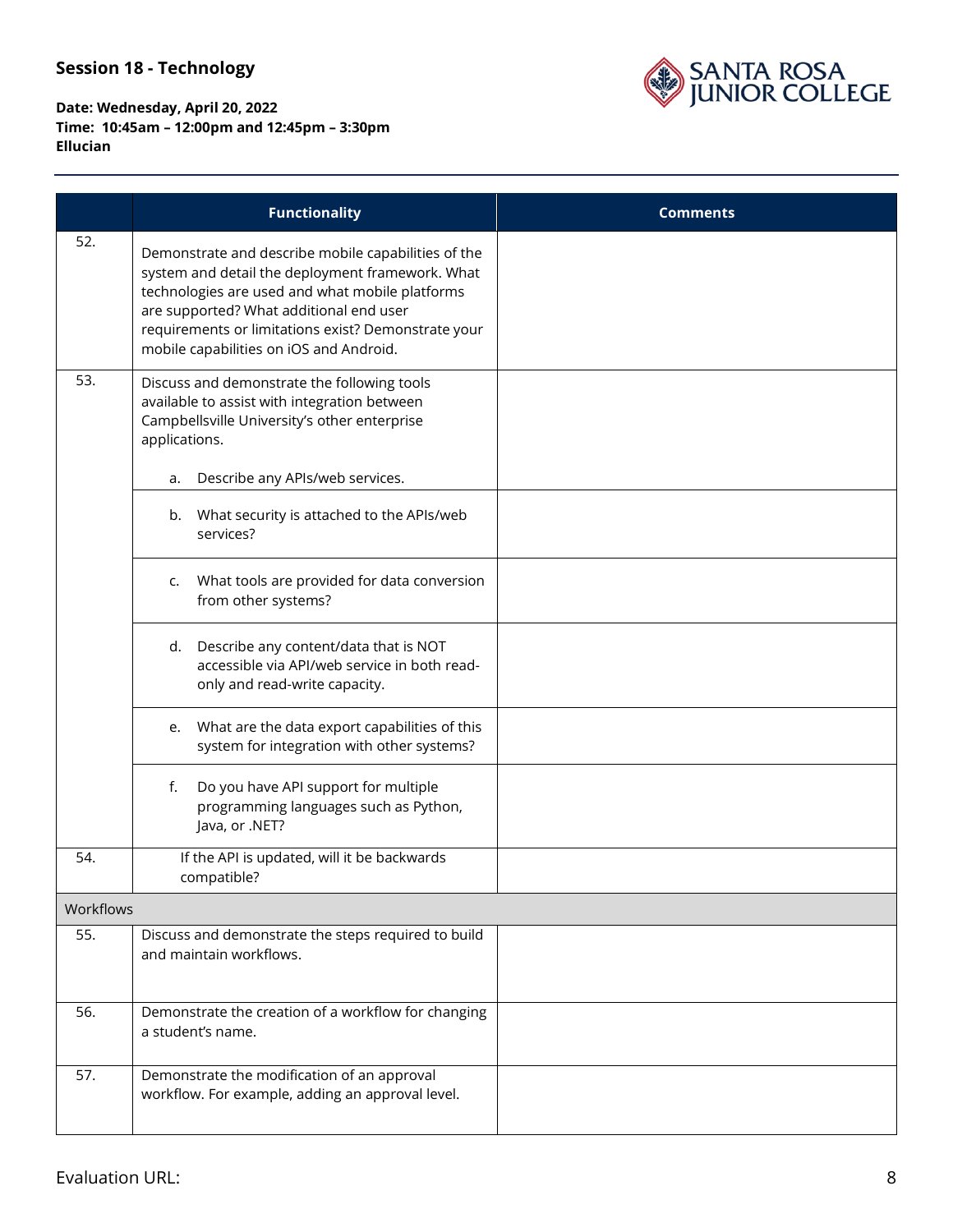

|     | <b>Functionality</b>                                                                                                                                                                                 | <b>Comments</b> |
|-----|------------------------------------------------------------------------------------------------------------------------------------------------------------------------------------------------------|-----------------|
| 58. | How are delegations or ad-hoc changes<br>accommodated in the workflow process?                                                                                                                       |                 |
| 59. | Demonstrate logging and auditing of the workflow<br>engine.                                                                                                                                          |                 |
| 60. | Demonstrate how your workflow solution can be<br>used at the department level (power user) with<br>minimal technical skills including, but not limited to,<br>data integration and approval routing. |                 |
| 61. | Demonstrate the ability to create workflows based on<br>automatic triggers (e.g. class is cancelled) or manual<br>start initiated by staff or student (e.g., request change<br>of program)           |                 |
| 62. | Demonstrate the ability to create workflows that<br>automate a sequence of steps                                                                                                                     |                 |
| 63. | Demonstrate the ability to branch workflow based on<br>conditional logic                                                                                                                             |                 |
| 64. | Demonstrate the ability to configure steps as<br>"notification" (no action required) or "approval"<br>(action required)                                                                              |                 |
| 65. | Demonstrate the ability to send auto-reminders if an<br>approval has not been acted on in N days                                                                                                     |                 |
| 66. | Demonstrate the ability for approver to approve,<br>deny, or return with questions/comments                                                                                                          |                 |